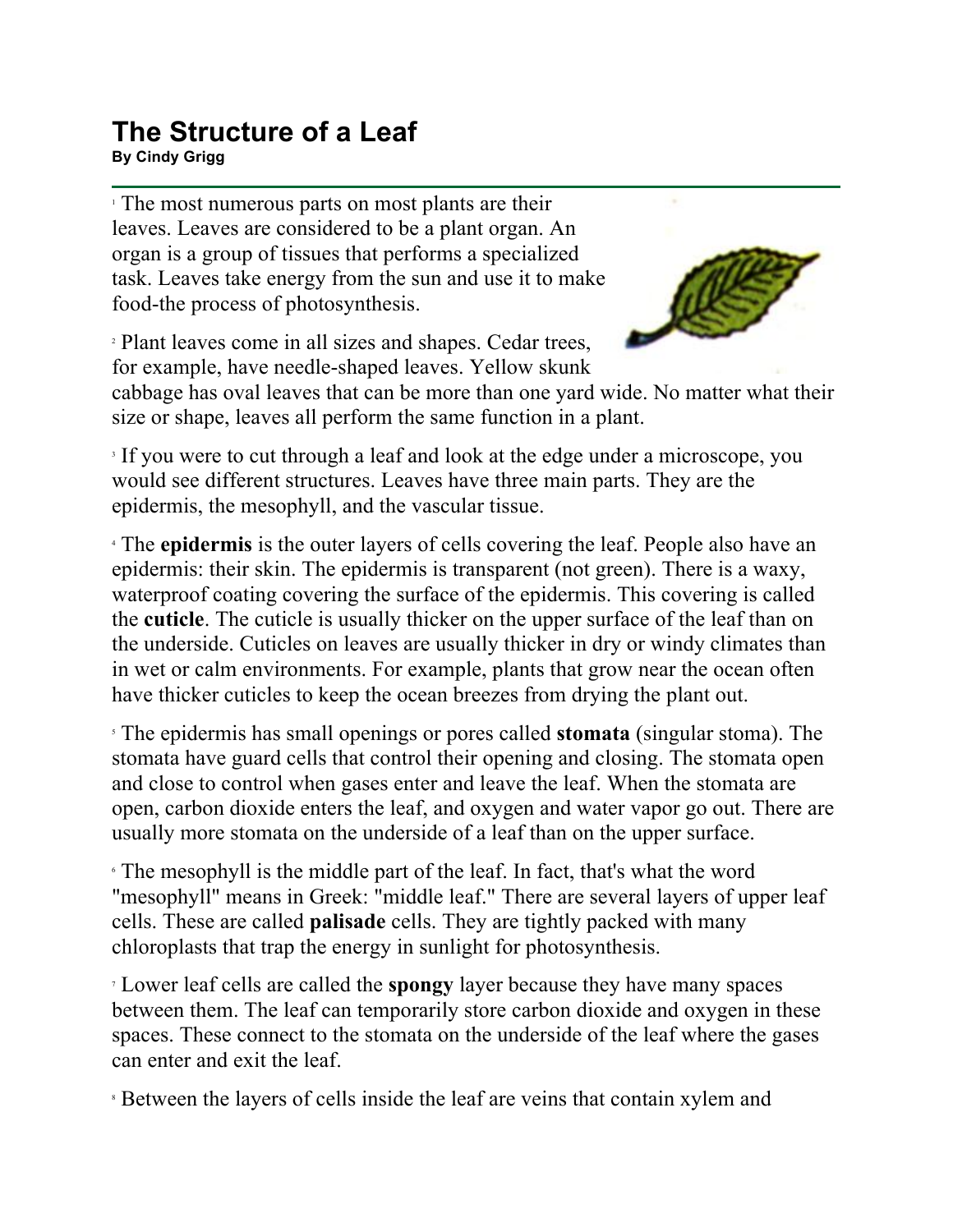phloem. This is the **vascular** tissue. **Xylem** tissue carries water absorbed by the plant's roots up into the leaf. **Phloem** tissue carries the food made during photosynthesis throughout the plant.

<sup>9</sup> The structure of a leaf is ideal for carrying out the process of photosynthesis. Photosynthesis occurs in the chloroplasts of plant cells. Here's how it happens. The cells that contain the most chloroplasts are located near the leaf's upper surface where they are exposed to the sun. Leaves are typically flat and thin to have more surface area for the chloroplasts and to allow sunlight to reach all the cells.

<sup>10</sup> Carbon dioxide enters the leaf through open stomata. Water, which is absorbed by the plant's roots, travels up the stem to the leaf through the xylem. During photosynthesis, sugar and oxygen are produced from the carbon dioxide and water. Oxygen passes out of the leaf through the open stomata. The sugar enters the phloem and then travels throughout the plant.

<sup>11</sup> Because such a large area of a leaf is exposed to the air, water can quickly evaporate from a leaf into the air. The process by which water evaporates from a plant's leaves is called **transpiration**. Transpiration is the plant's way of making the water absorbed by its roots move through the plant. It's a little like drinking liquid through a straw. When the straw is full, no more liquid can come in until some of the liquid leaves the straw, going into your mouth. A plant loses water through its leaves, creating a need for water in the roots to move upward through the plant.

<sup>12</sup> A plant can lose a lot of water through transpiration. One corn plant can lose almost a gallon of water on a hot summer day. Without a way to slow down the process of transpiration, a plant would shrivel up and die. One way plants slow down transpiration is by closing the stomata. The stomata often close when the temperature is very hot. Desert plants have adapted by only opening their stomata at night.

<sup>13</sup> Even though leaves may look very different, they have the same function and the same types of tissues. These different types of tissues work together in the leaf to make food for the plant.

Copyright © 2012 edHelper